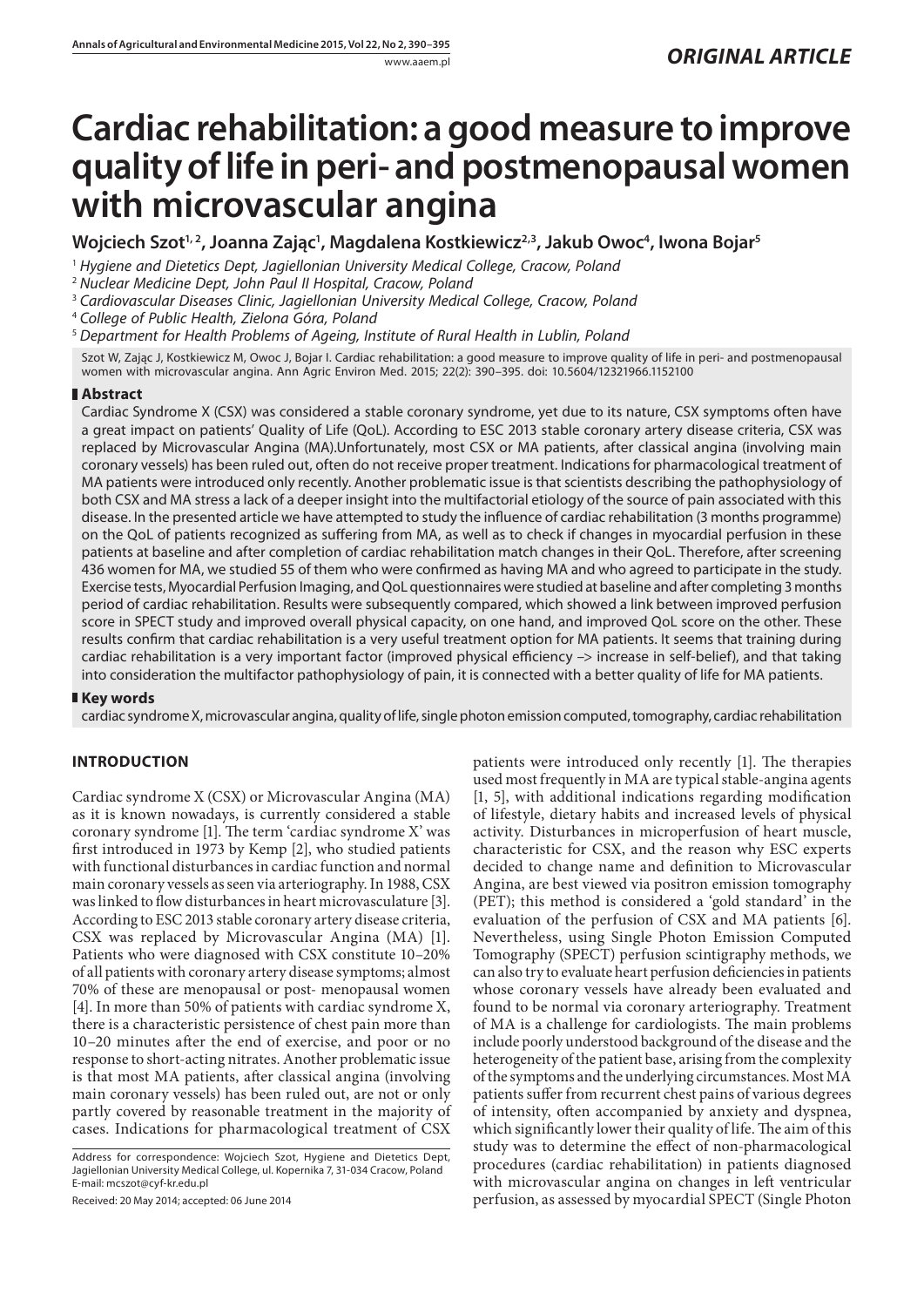Woiciech Szot, Joanna Zając, Magdalena Kostkiewicz, Jakub Owoc, Iwona Bojar Cardiac rehabilitation: a good measure to improve quality of life…

Emission Computed Tomography) together with potentiallyrelated quality-of-life improvements.

#### **Material and methods**

#### **Screening**

In the period May 2008-ecember 2012, screening for the presence of MA was performed on a group of 436 women who were patients in the Cardiology Clinic of the John Paul II Specialist Hospital and the Department of Cardiac and Vascular Diseases, Jagiellonian University Medical College in Cracow.

All women participating in the study underwent scintigraphy, which confirmed the presence of the following perfusion disorders:

**Subgroup A** – persistent, transmural defects, tracer accumulation at grade 4 or 3 according to the Visual Score scale in 58 (11.36%) patients (the applied Visual Score scale is discussed later in the methodology). The presence of such severe changes confirms the presence of previous ischaemic events (e.g. myocardial infarction), thus excluding the presence of MA.

**Subgroup B** – exercise-induced perfusion defects, tracer uptake grade 3 or 2 according to the Visual Score scale in 133 (26.03%) patients, indicating a high probability of changes in the large coronary arteries. In this group of patients, MA was excluded through coronary angiography.

**Subgroup C** – permanent non-transmural defects, tracer accumulation at grade 2 or 1 according to the Visual Score scale in 169 (33.07%) patients. Within this group of patients, in 82 individuals angiography neither confirmed the presence of vascular changes nor recognised MA.

**Subgroup D** – exercise-induced defects, tracer accumulation at grade 2 or 1 according to the Visual Score scale in 76 (14.87%) patients. In this group, verification was performed using coronary angiography (66 patients) or angio-CT (10 patients), unequivocally showing the absence of significant coronary changes. This indicated a high degree of probability of the diagnosis of MA.

Patients were then referred to adenosine stress echocardiography (which was performed according to standardized method with adenosine infusion at a maximum dose of 140 µg/kg/min over 6 min). Imaging was performed prior to and after starting adenosine infusion) according to ESC criteria to diagnose MA [1].

For the remaining women (75 subjects), the SPECT study yielded a normal perfusion scan.

From Groups C and D, a total of 55 patients (13 from C, 42 from D) agreed to further participation in the study and cardiac rehabilitation (Tab. 1).

# **Scoring assessments of well-being and quality of life**

For the purposes of this study, a shortened version of the Ferrans & Powers Quality of Life Index – Cardiac Version IV [7] questionnaire was used. The questionnaire includes an assessment of responses to 35 questions on various aspects of quality of life and the potential impact of the current disease, the severity of its symptoms, and the degree to which they constitute a nuisance in everyday life. It was decided to apply this test because its credibility in patients with cardiac disease undergoing cardiac rehabilitation has been highly rated **Table 1.** Design of the study

| Phase I:<br>preliminary<br>study                                     | Assessment of quality of life with subjective assessment of well-<br>being<br>Assessment of basic anthropometric parameters and evaluation of<br>physical activity and exercise capacity during treadmill stress test<br>Assessment of myocardial perfusion at rest and during stress using<br>SPECT myocardial perfusion imaging tests (SPECT MPI) |  |  |  |
|----------------------------------------------------------------------|-----------------------------------------------------------------------------------------------------------------------------------------------------------------------------------------------------------------------------------------------------------------------------------------------------------------------------------------------------|--|--|--|
| Phase II – three-month cardiac rehabilitation with interval training |                                                                                                                                                                                                                                                                                                                                                     |  |  |  |
| Phase III -<br>study after<br>rehabilitation                         | Assessment of quality of life with subjective assessment of well-<br>being<br>Assessment of basic anthropometric parameters and evaluation of<br>physical activity and exercise capacity during treadmill stress test<br>Assessment of myocardial perfusion at rest and during stress using<br><b>SPECT MPI</b>                                     |  |  |  |
| Phase IV                                                             | Comparison of the results obtained in studies at baseline and after<br>cardiac rehabilitation<br>Evaluation of non-pharmacologic treatment                                                                                                                                                                                                          |  |  |  |

(coefficient alpha = 0.92) [8]. Patients assessed their current state of well-being using a 6-point response scale (1 – very dissatisfied, 2 – dissatisfied, 3 – moderately dissatisfied, 4 – rather satisfied, 5 – satisfied, 6 – very satisfied). The assessment was dependent on the total number of points awarded in the questionnaire, as well as, separately, on the sum of the points referring directly to questions evaluating the severity of the symptoms associated with heart disease. The survey was performed twice: prior to and subsequent to cardiac rehabilitation, immediately before commencing post-exercise myocardial perfusion scintigraphy. Taken into account both before and after cardiac rehabilitation were the total number of points scored on the test, and the number of points scored in the responses to questions about symptoms related to heart disease.

## **Basic anthropometric survey and assessment of nutritional status:**

a) body weight measurement (rounded to the nearest 100g); b)body height measurement (accurate within 1 cm, in

accordance with the principles of anthropometric testing);

On the basis of the measurements, BMI values (Body Mass Index,  $BMI = (body weight [kg] / body height [m^2] were$ calculated according to WHO criteria.

### **Stress test on a treadmill**

Tests were performed on a treadmill according to the modified Bruce protocol. The test consists of brisk walking in consecutive 2–3-minute stages, with each succeeding stage performed using an increased angle of inclination and difficulty expressed in units of MET (Metabolic Equivalent of Task). While increasing the difficulty, the physical exercise was adapted to the current EANM/ESC guidelines for conducting and evaluating the test [9].

## **Myocardial perfusion scintigraphy – study protocol:**

Myocardial scintigraphy was performed using a two-day protocol [10]. On the first day, a stress study was performed, which included exercise on a treadmill. For all patients, a radioisotope tracer was administered at peak stress, and exercising was continued for 1–2 minutes in order to obtain the best distribution of the perfusion imaging tracer during the exercise. On the second day, rest studies were performed.

In both the stress and resting tests, data acquisition was carried out in the 40–60 minutes following tracer injection using a dual-head gamma camera, E.Cam (Siemens Medical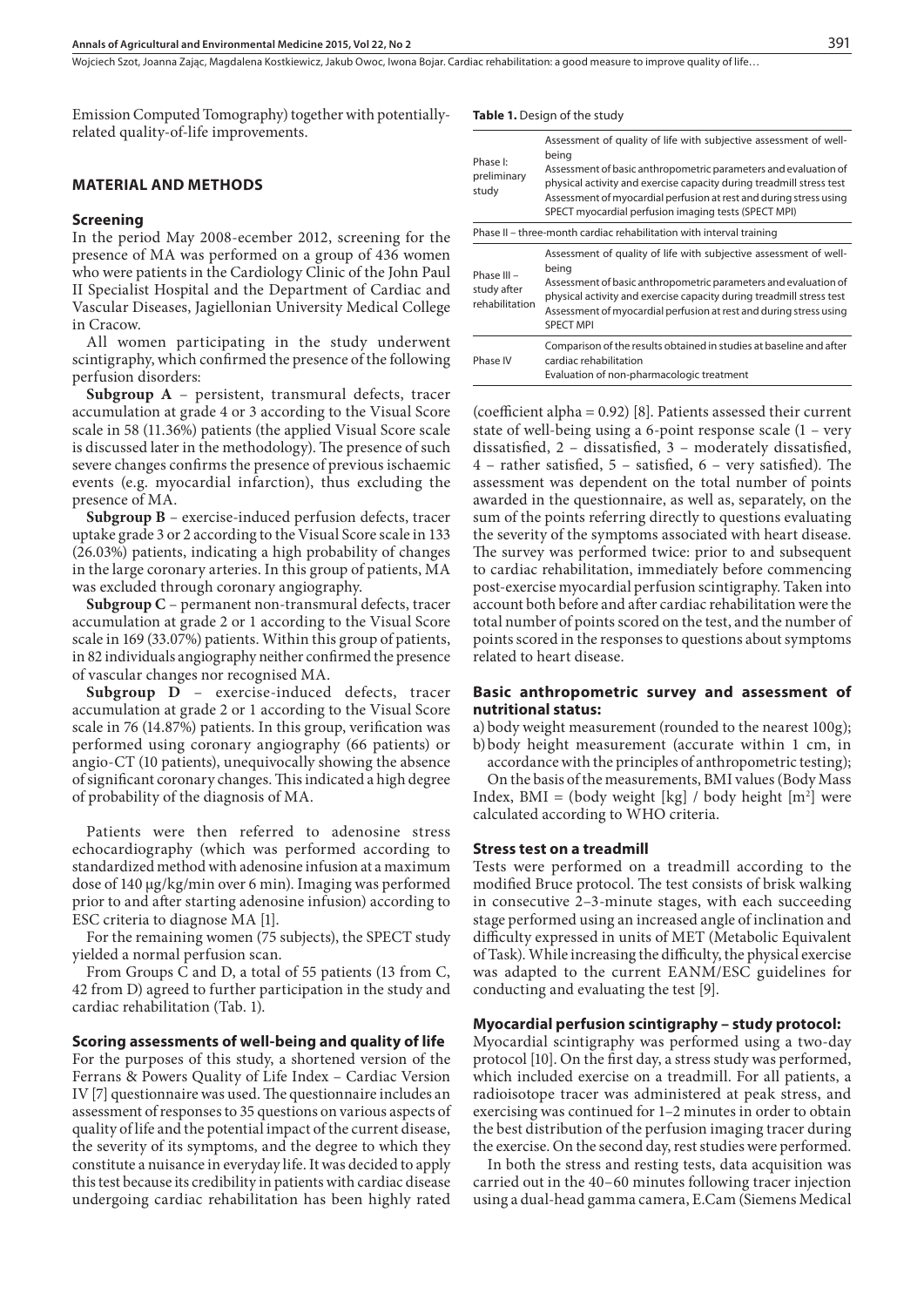Systems, Inc.), with a matrix of 64×64. Radionuclide scintigraphy was performed using the gated method (GSPECT) with a preparation of technetium-99 combined with MIBI tracer administered intravenously with an activity range of 18–25 mCi (700–925 MBq). Data acquisition was set at 25 seconds for each of the 32 projections in a single cardiac cycle. The heads moved in a rotary fashion around the patient, from a 45 ° right anterior oblique (RAO45) position for head No. 1, to a 45° right posterior oblique (RPO45) position for head No. 2. Corridor 4DM reconstruction software (Siemens) was used to process the acquired raw data, enabling images of the 3 sections of the left ventricle to be obtained, i.e. along the horizontal long axis (HLA), vertical long axis (VLA) and short axis (SA). Cross-section cardiac images, divided into 17 segments, were evaluated using the semi-quantitative method. This division of the left ventricle to 17 segments was used for perfusion assessment in each segment, together with a summary analysis of perfusion in segments corresponding to the areas of main coronary vasculature, i.e. the left anterior artery (LAD – segments 1,2,7,8,13,14,17), circumflex artery (LCX – segments 5,6,11,12,16) and right coronary artery (RCA – segments 3,4,9,10,15).

For the purposes of this study, the extent of the tracer uptake in the individual segments was assessed on the Visual Score 5-point scale, where the degree of tracer accumulation corresponded to the following points:

0 – standard image of the heart muscle (normal perfusion); 1 – slight impairment of tracer accumulation or nonuniformly marked heart muscle (50–70% preserved perfusion) (equivocal);

2 – significantly reduced nonuniform collection of 99m Tc-MIBI (30–50% preserved perfusion) (mild perfusion change);

3 – heart area only 'marked' (10–30% preserved perfusion) (severe perfusion deficit);

4 – 'cold' scintigraphy image – complete absence of accumulation of Tc-99m-MIBI (0–10% preserved perfusion) (no tracer uptake).

## **Cardiac rehabilitation**

Activities in the field of rehabilitation were conducted at the Beluga-Med private healthcare centre, 3 times a week for 3 months. Prior to beginning the cycle, the maximum allowable difficulty level was calculated for each individual patient, based on age, using the results of the final stress test performed during scintigraphy.

Activities were performed for 90 minutes in groups of 6, and consisted of:

- warm-up 30 minutes, including breathing and general coordination exercises;
- • training using a bicycle ergometer with gradually increasing difficulty, selected individually – 30 minutes. Training was conducted on Aspel equipment. During this phase, heart rate, ECG, and blood pressure were continuously monitored. The entire 3-month training cycle was divided into 3 parts, each lasting approximately 4 weeks, in which continually increasing maximum loads were attempted: in the first stage 70 W, the second 100 W, the third 120 W. If at any point in this part of the training the heart rate limit (80% RH) was exceeded, the ergometer load was reduced accordingly.
- • 30 minutes of relaxation exercises.

The 3-month rehabilitation programme was divided into 2 phases lasting 1.5 months each. Trained in successive phases, the group was subjected to increasing difficulty, both during the warm-up (by gradually increasing the number of repetitions and the degree of difficulty of the exercise) and during exercise using a bicycle ergometer.

#### **Statistical analysis:**

The statistical analysis of the data obtained in our study was performed using the STATISTICA 10.0™ Software.

### **Results**

We studied 55 patients, aged 49–69 years. The mean age was  $57.25 \pm 5.43$  years. Heights of patients ranged from 1.54–1.71 m (mean 1.63  $\pm$  0.05). The mean BMI was 27.53  $\pm$ 2.87 and values ranged from 21.94–34.6.

At the time of inclusion in the study, the women were asked for a current subjective assessment of their well-being on a 6-point scale, where  $1 -$  poor,  $6 -$  very good. The patients cited intermediate values (2–5); the mean score in the study group was  $3.2 \pm 0.65$  points (median: 3 points).

Following completion of the cardiac rehabilitation course, the average subjective assessment value was 3.78±0.71 points (median: 4 points). Comparison of the cited subjective selfassessment values at baseline and after cardiac rehabilitation resulted in a significant increase in the studied group (p<0.05).

Evaluating the results of the Ferrans & Powers Quality of Life Index – Cardiac Version IV questionnaire, the average number of points scored by the group of patients was 154.18 ± 11.65 (median: 156 points), while for questions directly reflecting the quality of life associated with cardiac symptoms, the average number of points was  $35.42 \pm 3.61$  (median: 36 points). Following completion of cardiac rehabilitation, the average number of points scored by the group of patients was 158.45±8.47 (median: 159 points), while for questions directly reflecting the quality of life associated with cardiac symptoms, the average number of points was 36.64±2.84 (median: 37 points). Comparing the results obtained from the test before the start of rehabilitation with the results obtained afterwards, there was an increase in both the total number of points and the number of points obtained from the answers to the questions directly reflecting the quality of life related to cardiac symptoms (p<0.05).

In all studied patients, the treadmill stress test according to the modified Bruce protocol was conducted at baseline, before the start of cardiac rehabilitation.

In regard to blood pressure control, in the studied group prior to the stress test, 49 patients (89.09%) were within the normal range; for the remaining 6 patients (10.81%), systolic blood pressure was within the range 145–160mmHg. In terms of diastolic blood pressure prior to the stress test, 51 patients (92.73%) were within the normal range; the remaining 4 (7.27%) were in the range 91–100mmHg.

The average length of stress tests on the treadmill according to the modified Bruce protocol was 635.87 seconds, with an average difficulty of 6.52 MET. The obtained result values were within normal limits.

The study group showed a statistically significant mean decrease in body weight and BMI after cardiac rehabilitation completion. Individual analysis showed a decrease in BMI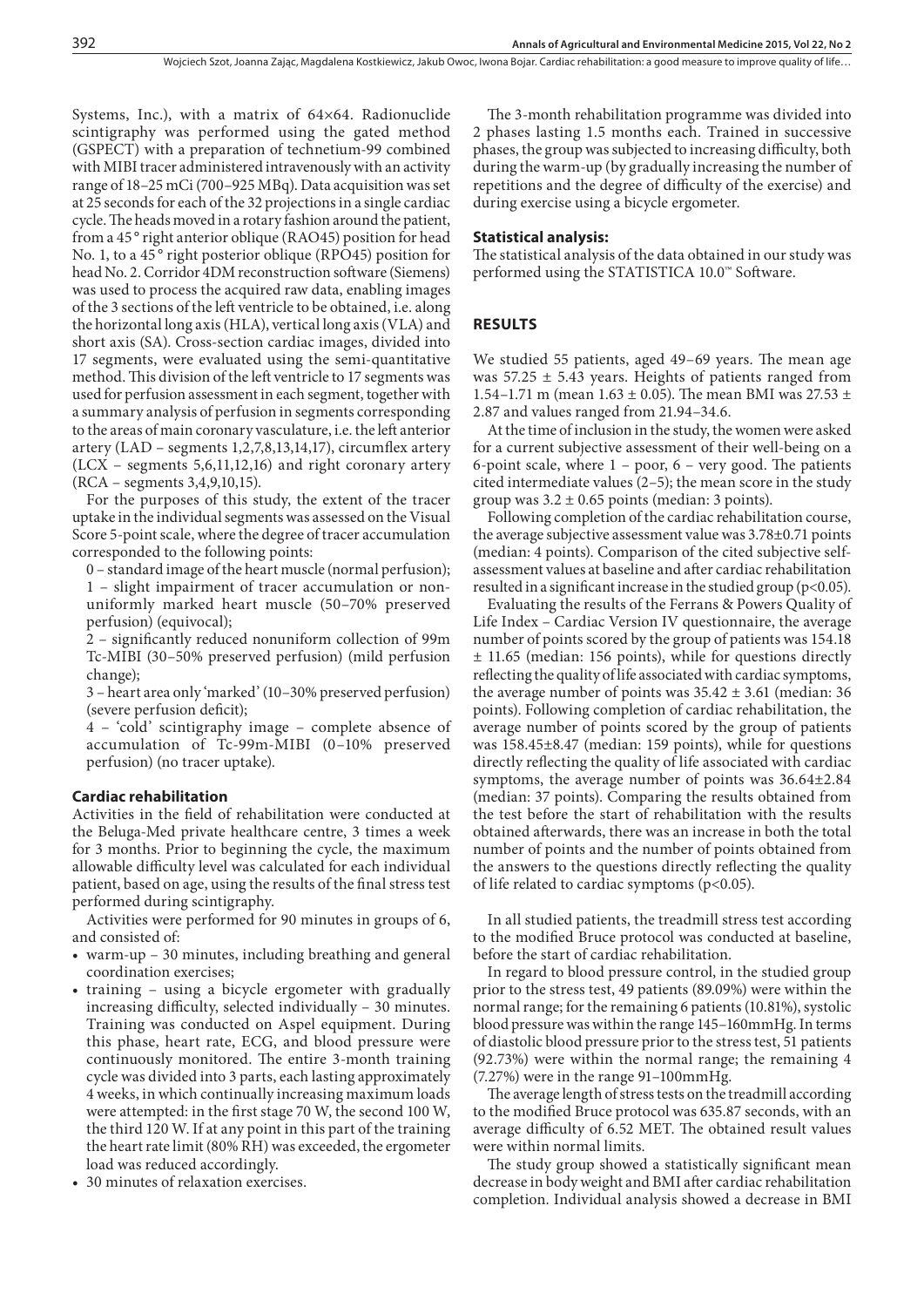Woiciech Szot, Joanna Zając, Magdalena Kostkiewicz, Jakub Owoc, Iwona Bojar Cardiac rehabilitation: a good measure to improve quality of life…

in 39 patients (70.91%) and a small, insignificant increase in BMI in 16 patients (29.09%).

While comparing the parameters obtained in the exercise test, a mean decrease from baseline in blood pressure, both systolic and diastolic, was noted.

The great majority of cases (53 patients, or 96.36%) showed improvement in stress test times. A stress test with shorter duration, but the same MET value (Metabolic Equivalent of Task), was noted in only 2 (3.64%) patients. An increase in MET value was observed in 52 patients (94.55%), while for 1 patient the same MET values were noted, with the test slightly prolonged (35 seconds).

The results of studies performed at baseline and after completion of the cardiac rehabilitation period are summarised in Table 2.

**Table 2.** Comparison of body weight, BMI and parameters obtained during exercise treadmill study at baseline and after completion of cardiac rehabilitation course

|                   | <b>Baseline</b>    | After rehabilitation |         |
|-------------------|--------------------|----------------------|---------|
|                   | Mean+SD            | $p^*$                |         |
| Weight [kg]       | $72.8 + 8.2$       | $71.23 + 6.81$       | < 0.001 |
| BMI [ $kg/m2$ ]   | $27.53 + 2.87$     | $27.0 + 2.52$        | < 0.001 |
| Base SBP [mmHq]   | $134.91 \pm 11.03$ | 128.55+8.64          | < 0.001 |
| Base DBP [mmHq]   | $81.55 \pm 8.38$   | 77.82+7.86           | < 0.001 |
| <b>Base HR</b>    | $83.15 + 10.81$    | 78.07+7.39           | < 0.001 |
| TET [sec]         | 635.87+157.07      | 760.02+142.49        | < 0.001 |
| <b>METS</b>       | $6.52 + 2.09$      | $8.13 + 2.06$        | < 0.001 |
| Max SBP [mmHq]    | $160+16.64$        | 158.45+11.5          | NS.     |
| Max DBP [mmHq]    | 81.6±14.62         | $81.36 + 10.82$      | NS.     |
| Max HR            | 134±13.86          | 136.13+11.16         | NS.     |
| % of predicted HR | $82.4 + 8.74$      | $83.73 + 7.32$       | NS.     |

\*p for Wilcoxon signed-rank test

Base SBP – systolic blood pressure value at baseline

Base DBP – diastolic blood pressure value at baseline

Base HR – heart rate value at baseline

TET – duration of exercise test (seconds)

METS – maximal amount of METS during exercise Max SBP – systolic blood pressure value at peak exercise

Max DBP – diastolic blood pressure value at peak exercise

Max HR – maximal heart rate value at peak exercise

% of predicted HR – percentage of maximal predicted heart rate for given age

Comparing the results obtained before the start of the rehabilitation programme with those obtained after its completion, a significant increase in perfusion was noted in the post-exercise test in the majority of subjects, both for segments corresponding to the areas of individual coronary vasculature and those corresponding to overall perfusion. For the resting test, slightly worse values for perfusion were obtained, both for segments corresponding to the areas of individual coronary vasculature and for those corresponding to overall perfusion. In the case of post-exercise tests, the differences were statistically significant; in the case of resting tests, the differences were not statistically significant. In analyzing the differences in perfusion of individual segments between the resting and post-exercise tests carried out before the start of cardiac rehabilitation and at the end, a reduction was noted in the differences in perfusion in the segments corresponding to the vasculature of all 3 major coronary arteries. The clearest difference was found in the right coronary artery vasculature and, to a lesser extent, in the left anterior artery vasculature. The least difference was found in the circumflex artery vasculature. The overall difference in perfusion of the left ventricle also decreased.

Changes in perfusion differences between studies at baseline and after completion of cardiac rehabilitation, for the most part were statistically significant (Tab. 3).

Table 3. Comparison of results of scintigraphic assessment of left ventricular perfusion at baseline and after completion of cardiac rehabilitation

|                | <b>Baseline</b> | After rehabilitation | P*     |
|----------------|-----------------|----------------------|--------|
|                | Mean+SD         |                      |        |
| SSS LAD        | $2.82 \pm 2.97$ | $1.67 + 2.19$        | < 0.01 |
| SSS Cx         | $0.54 + 1.02$   | $0.47 + 0.92$        | NS.    |
| <b>SSS RCA</b> | $3.49 \pm 2.96$ | $2.27 \pm 2.17$      | < 0.01 |
| SSS sum        | $6.95 \pm 3.16$ | $4.51 \pm 2.58$      | < 0.01 |
| <b>SRS LAD</b> | $1.53 + 2.0$    | $1.67 + 2.19$        | 0,241  |
| SRS Cx         | $0.2 \pm 0.52$  | $0.31 \pm 0.60$      | 0,260  |
| <b>SRS RCA</b> | $2.2 + 2.15$    | $2.36 \pm 2.40$      | 0,375  |
| SRS sum        | $3.93 \pm 2.71$ | $4.35 \pm 3.13$      | 0,102  |
| SDS LAD        | $1.4 + 1.49$    | $0.47 + 1.05$        | < 0.01 |
| SDS Cx         | $0.36 \pm 0.75$ | $0.16 \pm 0.50$      | < 0.01 |
| <b>SDS RCA</b> | $1.33 \pm 1.36$ | $0.25 \pm 0.58$      | < 0.01 |
| SDS sum        | $3.09 \pm 1.58$ | $0.89 + 1.26$        | < 0.01 |

\*p for Wilcoxon signed-rank test

SSS LAD – total stress score in *left anterior descending artery* region

SSS CX – total stress score in circumflex coronary artery region SSS RCA – total stress score in right coronary artery region

SSS sum – total summed stress score for left ventricle perfusion

SRS LAD – total rest score in *left anterior descending artery* region

SRS Cx – total rest score in circumflex coronary artery region

SRS RCA – total rest score in right coronary artery region

SRS sum – total summed rest score for left ventricle perfusion

SDS LAD – total difference score between stress and rest value in *left anterior descending artery* region

SDS Cx – total difference score between stress and rest value in circumflex coronary artery region SDS RCA – total difference score between stress and rest value in right coronary artery region SDS sum – total difference score between stress and rest value for left ventricle perfusion

Analysis of the relationship between changes in the perfusion of the left ventricular myocardium between baseline research and research after completing cardiac rehabilitation showed no significant correlation between the change in SDS-sum parameters and the difference in the sum of points scored in the Ferrans & Powers Quality of Life Index ‒ Cardiac Version IV survey. Nevertheless, comparison of the change in SDS parameters with the difference of the total points from the Ferrans & Powers survey from questions directly reflecting the quality of life associated with symptoms of MA revealed the presence of a weak but statistically significant correlation (coefficient  $r = -0.28$ , p<0.05).

#### **Discussion**

Quality of Life (QoL) is an indicator describing life over a wide range of contexts simultaneously. Assessment of quality of life can be useful as an indicator of the effectiveness of diagnostic and therapeutic procedures. For diagnosis and therapy, socalled health-related quality of life (HRQoL) is especially important. In practice, up-to-date HRQoL assessment is performed by patients using appropriate questionnaires, and is considered the best method for obtaining reliable data.

Intensification of effects and differences in pain perception characterize illnesses of different backgrounds. The basis of both cardiac syndrome X or microvascular angina nowadays is still not entirely clear. Given the inability to perform a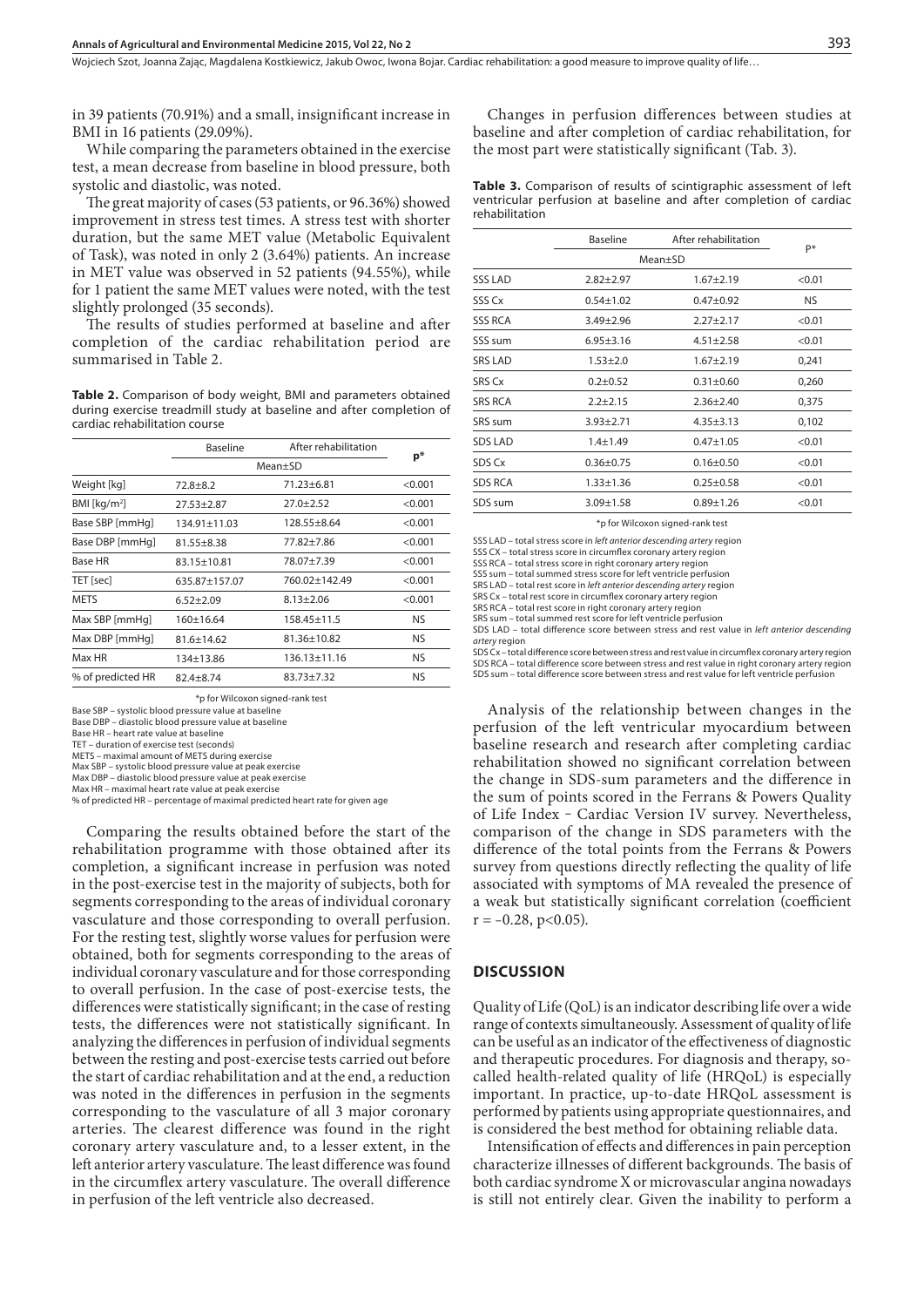precise diagnosis and the insufficiency of medical imagining, there are no methods for anatomical reflection of the disabled area. (1,4,7) Moreover, the lack of reliable assessment of changes in the microcirculation of the occupied myocardium area during invasive and non-invasive examination, in combination with decreased retractility in the examined area and the difficulty in capture and quantifying measurement of ischaemic and necrosis markers, are still problems. It must be stated that risk factors for MA and those for other forms of ischaemic heart disease are identical. They include unmodified factors (e.g. genetic factors, age or gender), modified factors (e.g. lifestyle, diet, physical activity), and the presence of other disorders (e.g. hypertension or diabetes).

During rest, patients with MA usually reveal normal or slightly lower blood flow in peripheral vessels. This situation changes during physical activity, when the increase of blood flow in vessels is about 20% lower compared to healthy individuals. There is evidence that regular physical training, for example, aerobic physical activity, can improve endothelial function, lower the resistance of peripheral vessels and, finally, improve perfusion and blood flow in skeletal muscles [4, 11]. In stable angina, the modification of risk factors through non-invasive methods leads to clinical improvement and at least partial remission of symptoms, but in the case of patients with MA the impact of non-invasive treatment remains an open question. In the presented study among patients who underwent physical training, an improvement in general physical efficiency, together with an improvement in perfusion of the left ventricle were noted. Moreover, general clinical improvement was observed. Our data are in agreement with many other studies in which physical activity was proved to be an effective tool in the treatment of all kinds of coronary artery disease, especially in post myocardial infarction patients, as well as chronic heart failure, by reducing overweight and obesity, influencing feelings and improving assessment of life satisfaction among patients [12, 13, 14, 15].

It has been commonly believed that apart from a lower quality of life, there is no basis for a poor prognosis for patients with MA. Although quality of life is important, the prognosis is even more so. However, data published in recent years in the WISE (Women's Ischaemia Syndrome Evaluation) study [16, 17] revealed that even 50% of women with the above-mentioned symptoms may have MA associated with a poorer prognosis. In small vessel heart disease with a complex etiology, many women undergo sclerotic changes (as confirmed during intravascular ultrasound examination) associated with a serious risk of cardiac incident at the rate of about 2.5% per year, including myocardial infarction, cerebrovascular accident, symptoms of heart failure or cardiac death [18]. Both the frequency and intensity of these symptoms influence the patients' quality of life. It is important to offer them the best possible treatment, but American [19] guidelines do not refer directly to MA therapy; only the latest update, published a few months ago, refers to this disorder [1]. According to the above-mentioned guidelines, treatment should focus on 2 directions: inhibition of the progress of sclerotic changes, which will prevent ischaemia; and reduction of the incidence of symptomatic angina pectoris, which will improve the quality of life. These aims can be achieved using pharmacological treatment and modification of lifestyle. Non-pharmacological intervention is similar to that applied in other forms of ischaemic heart disease,

mainly diet modification and increased physical activity. In the current study, a positive response for modification of lifestyle was noted and confirmed during cardiac stress tests, resulting in increased tolerance for physical activity, increased duration of the tests and improvement in blood pressure readings during physical activity. These effects were connected with improvement in the perfusion parameters of the left ventricle, after changes both in the level of physical activity and stable subendocardial changes; moreover, they were linked to improvement in the quality of life in the examined group. These results support the claim that nonpharmacological treatment has a positive impact on the microcirculation disorders described as MA.

Researchers describing the pathophysiology of CSX and MA stress a lack of a deeper insight into the multifactorial etiology of the source of pain. As described, in CSX and MA, pain signals are sent to the brain – not to a single receiving centre but to different connected centres [20]. Moreover, the feeling of pain and the perception of its intensity are most probably modulated in the neural networks using mechanisms which are not fully understood. Patients' perception of pain in the presence of similar morphological changes in microcirculation may be very severe or completely absent. Additionally, pain perception may be modified by psychological factors, for example, the patient's fears or tendency toward depression, which are typical for MA and atypical for other similar heart disorders [21, 22]. Another important difficulty, in the case of some patients with CSX or MA, is the lack of a straightforward connection between chest pain and changes in the ST-T part of EKG readings. In the presented study, for some patients (12 women, 21.8%), during the initial cardiac stress test a cardiac-type chest pain was noted without any changes in the EKG reading. Other patients (7 women; 12.7%) had changes in their ECG readings, but felt no chest pain. Both situations have been similarly described by other authors: Camici [23], Eriksson [24] and Valeriani [22]. In their conclusions, these authors stressed the high probability of changes in perception of chest pain connected with dysregulation in both the central and peripheral nervous systems, probably caused by sympathetic activity. This means that pain pathophysiology in CSX or MA nowadays has a different basis, inconsistent with that observed in other forms of ischaemic heart disease. In the current study, a trend (weak correlation) was found between heart perfusion improvement and better quality-of-life assessment, caused mainly by a decrease in the frequency and intensity of cardiac-type chest pain.

Persistent pain is the reason for common cardiac hospitalisations and subsequent haemodynamic examinations that often confirm the absence of serious sclerotic changes in coronary arteries. Even though doctors assure patients that the disorder is not serious, many patients still seek help and are convinced that they have severe heart disease. Such thoughts and feelings are typical for somatoform disorders. Another point of view is presented by Bugiardini et al. [25] who consider their results strong proof that endothelial dysfunction is a predictor of future sclerosis in initially normal coronary vessels. Over 10 years of observation, they noted that in 1/3 of a group of women with CSX, sclerosis of the coronary vessels of varying severity developed; one woman died of myocardial infarction. The authors point out a lack of normal reaction of endothelium to acetylcholine (diastole of vessels) as an indicator of dysfunction.